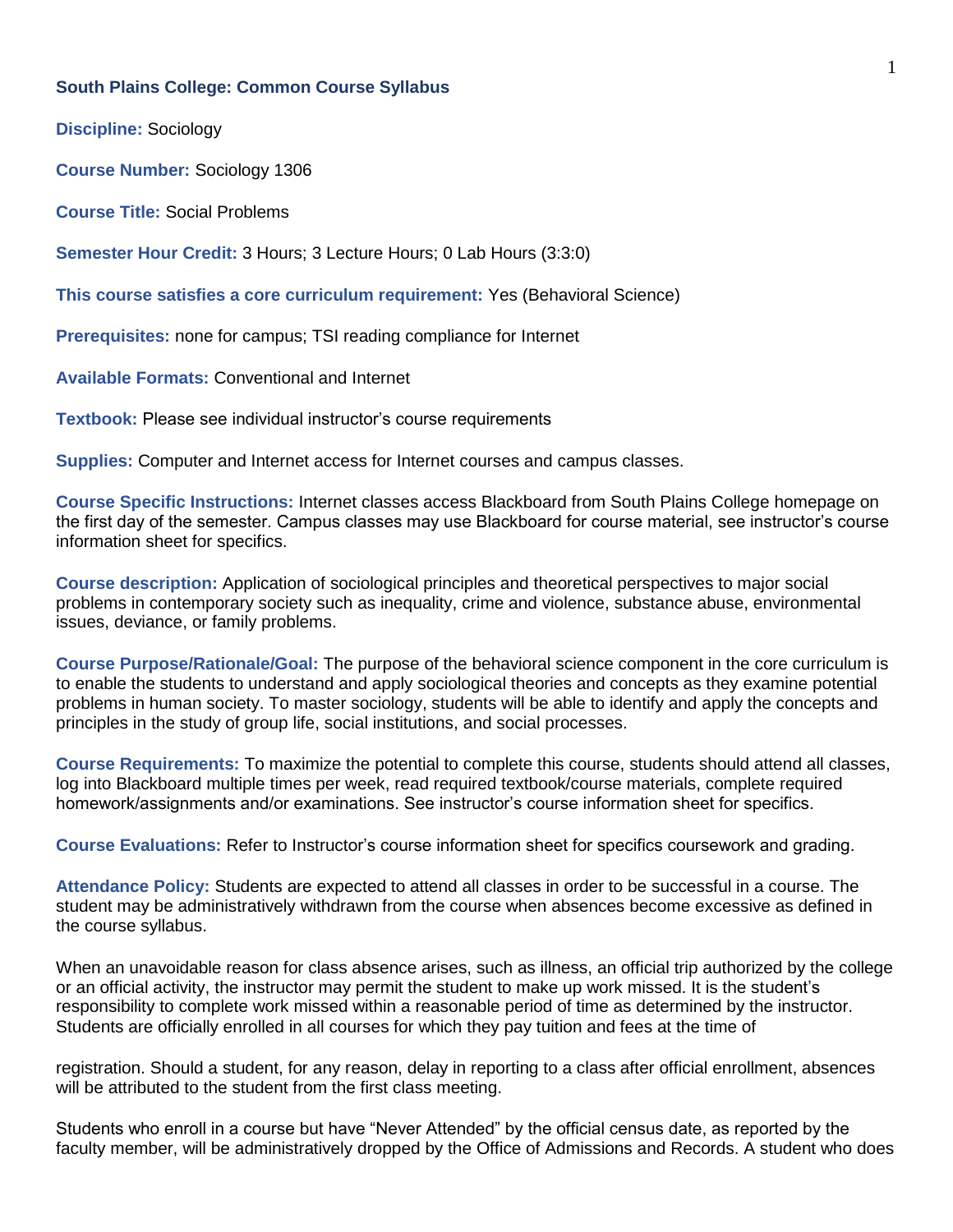not meet the attendance requirements of a class as stated in the course syllabus and does not officially withdraw from that course by the official census date of the semester, may be administratively withdrawn from that course and receive a grade of "X" or "F" as determined by the instructor. Instructors are responsible for clearly stating their administrative drop policy in the course syllabus, and it is the student's responsibility to be aware of that policy.

It is the student's responsibility to verify administrative drops for excessive absences through MySPC using his or her student online account. If it is determined that a student is awarded financial aid for a class or classes in which the student never attended or participated, the financial aid award will be adjusted in accordance with the classes in which the student did attend/participate and the student will owe any balance resulting from the adjustment.

See instructor's Course Information Sheet for additions to the attendance policy.

## **Disability Services Policy:**

Students with disabilities, including but not limited to physical, psychiatric, or learning disabilities, who wish to request accommodations in this class should notify the Disability Services Office early in the semester so that the appropriate arrangements may be made. In accordance with federal law, a student requesting accommodations must provide acceptable documentation of his/her disability to the Disability Services Office. . For more information, call or visit the Disability Services Office at Levelland (Student Health & Wellness Office) 806-7162577, Reese Center (Building 8) & Lubbock Center 806-716-4675, or Plainview Center (Main Office) 806-716-4302 or 806-296-9611. See *South Plains College General Catalog* for more information.

### **Title IX Statement:**

As part of its commitment to maintaining a positive learning, working and living environment free from discrimination, South Plains College complies with Title IX of the Education Amendments, which prohibits discrimination and harassment based upon sex in an institution's education programs and activities. In accordance with the requirements of the titles of the Americans with Disabilities Act of 1990, and Section 504 of the Rehabilitation Act of 1973 as amended in 1992, South Plains College will not exclude or discriminate against any individual with a disability from the full attainment and access to post-secondary education, and equal enjoyment of its services and facilities. Detailed information and how to respond to these situations can be found at http://www.southplainscollege.edu/student\_consumer/TitleIX- NonDiscrimTermNotification.pdf.

### **Title IX Pregnancy Statement:**

If you are pregnant, or have given birth within six months, Under Title IX you have a right to reasonable accommodations to help continue your education. To activate accommodations, you must submit a Title IX pregnancy accommodations request, along with specific medical documentation, to the Director of Health and Wellness. Once approved, notification will be sent to the student and instructors. It is the student's responsibility to work with the instructor to arrange accommodations.

### **Academic Integrity Policy:**

It is the aim of the faculty of South Plains College to foster a spirit of complete honesty and a high standard of integrity. The attempt of any student to present as his or her own any work which he or she has not honestly performed is regarded by the faculty and administration as a most serious offense and renders the offender liable to serious consequences, possibly suspension.

### Cheating:

Dishonesty of any kind on examinations or on written assignments, illegal possession of examinations, the use of unauthorized notes during an examination, obtaining information during an examination from the text- book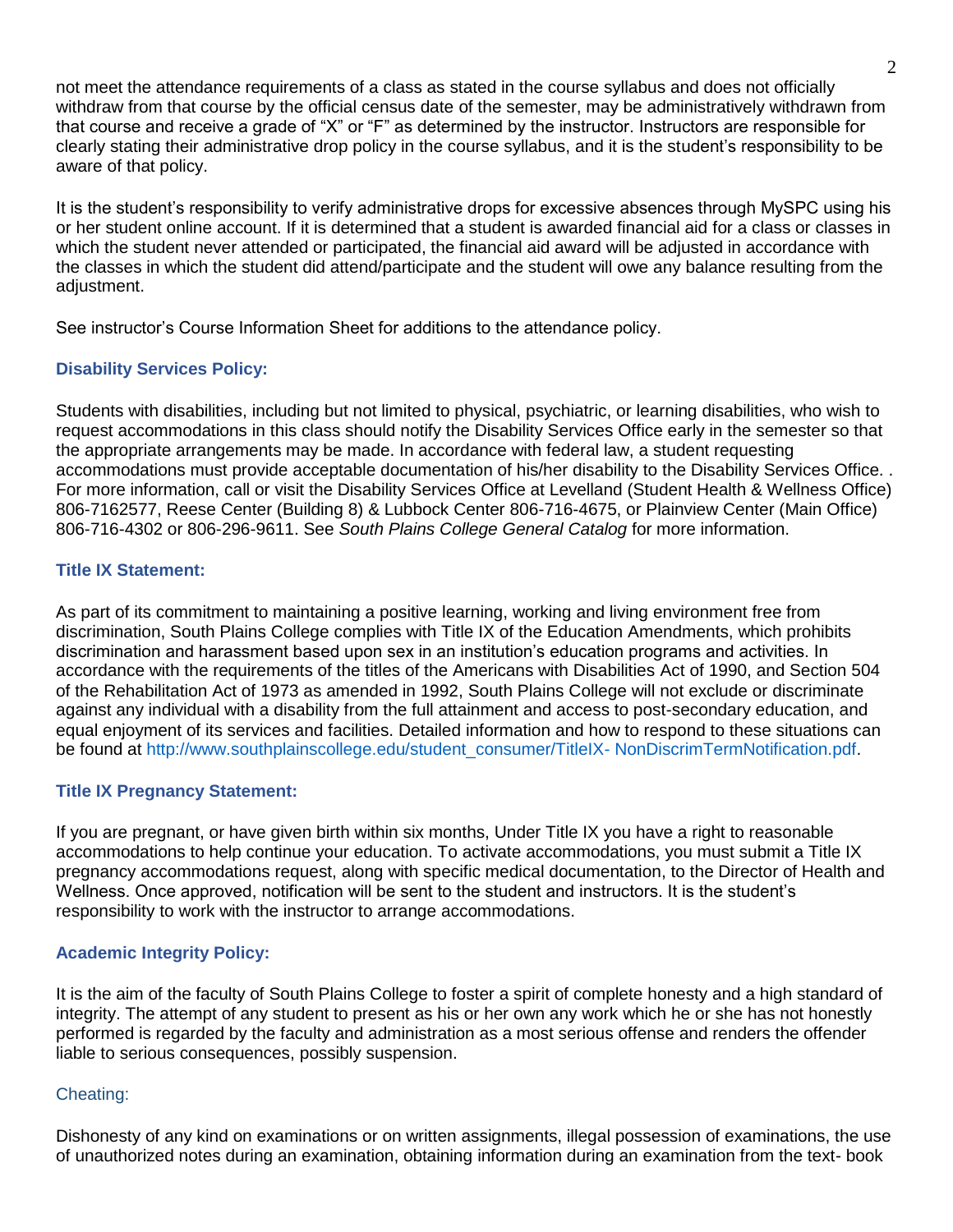or from the examination paper of another student, assisting others to cheat, alteration of grade records, illegal entry or unauthorized presence in an office are examples of cheating. Complete honesty is required of the student in the presentation of any and all phases of course work. This applies to quizzes of what- ever length, as well as to final examinations, to daily reports and to term papers.

**Plagiarism:** Offering the work of another as one's own, without proper acknowledgment, is plagiarism; therefore, any student who fails to give credit for quotations or essentially identifiable expression of material taken from books, Internet resources, encyclopedias, magazines and other reference works, or from the themes, reports or other writings of a fellow student, is guilty of plagiarism.

See South Plains College Student Guide and South Plains College General Catalog for more information. Also, see instructor's course information sheet for more information.

**Student Conduct Policy:** Classroom Conduct: Failure to comply with lawful direction of a classroom teacher relative to maintaining good order is considered misconduct on the part of the student. Repeated violations of disrupting a class may result in the student being dropped from that course.

See *South Plains College Student Guide* for full policy covering other areas of conduct including penalties for misconduct and procedures for disciplinary action.

**Campus Concealed Carry Policy:** Texas Senate Bill - 11 (Government Code 411.2031, et al.) authorizes the carrying of a concealed handgun in South Plains College buildings only by persons who have been issued and are in possession of a Texas License to Carry a Handgun. Qualified law enforcement officers or those who are otherwise authorized to carry a concealed handgun in the State of Texas are also permitted to do so. Pursuant to Penal Code (PC) 46.035 and South Plains College policy, license holders may not carry a concealed handgun in restricted locations. For a list of locations, please refer to the SPC policy at: (http://www.southplainscollege.edu/human\_resources/policy\_procedure/hhc.php)

Pursuant to PC 46.035, the open carrying of handguns is prohibited on all South Plains College campuses. Report violations to the College Police Department at 806-716-2396 or 9-1-1.

**Grade and Academic Discipline Appeals:** South Plains College provides two procedures which allow students the opportunity to address grievances of an academic nature.

**Appeal Restrictions:** Only final grades or dismissal resulting from academic discipline will be considered. The instructor's teaching ability or expertise will not be considered during the hearing. No grade or disciplinary action can be formally appealed after a period of six (6) months from the date that the student is informed

### **Informal Appeal:**

- 1. The student should schedule an appointment with the instructor of the course to discuss the final grade or disciplinary action.
- 2. If the student is still not satisfied, she should schedule an appointment with the appropriate departmental chairperson to discuss the situation. The chairperson may request that the instructor also be present.
- 3. If the student is still not satisfied, he she should schedule an appointment with the Divisional Dean to discuss the situation. The dean may request that the chairperson also be present.

4. If the student is still not satisfied, he she should be advised of the formal appeal process.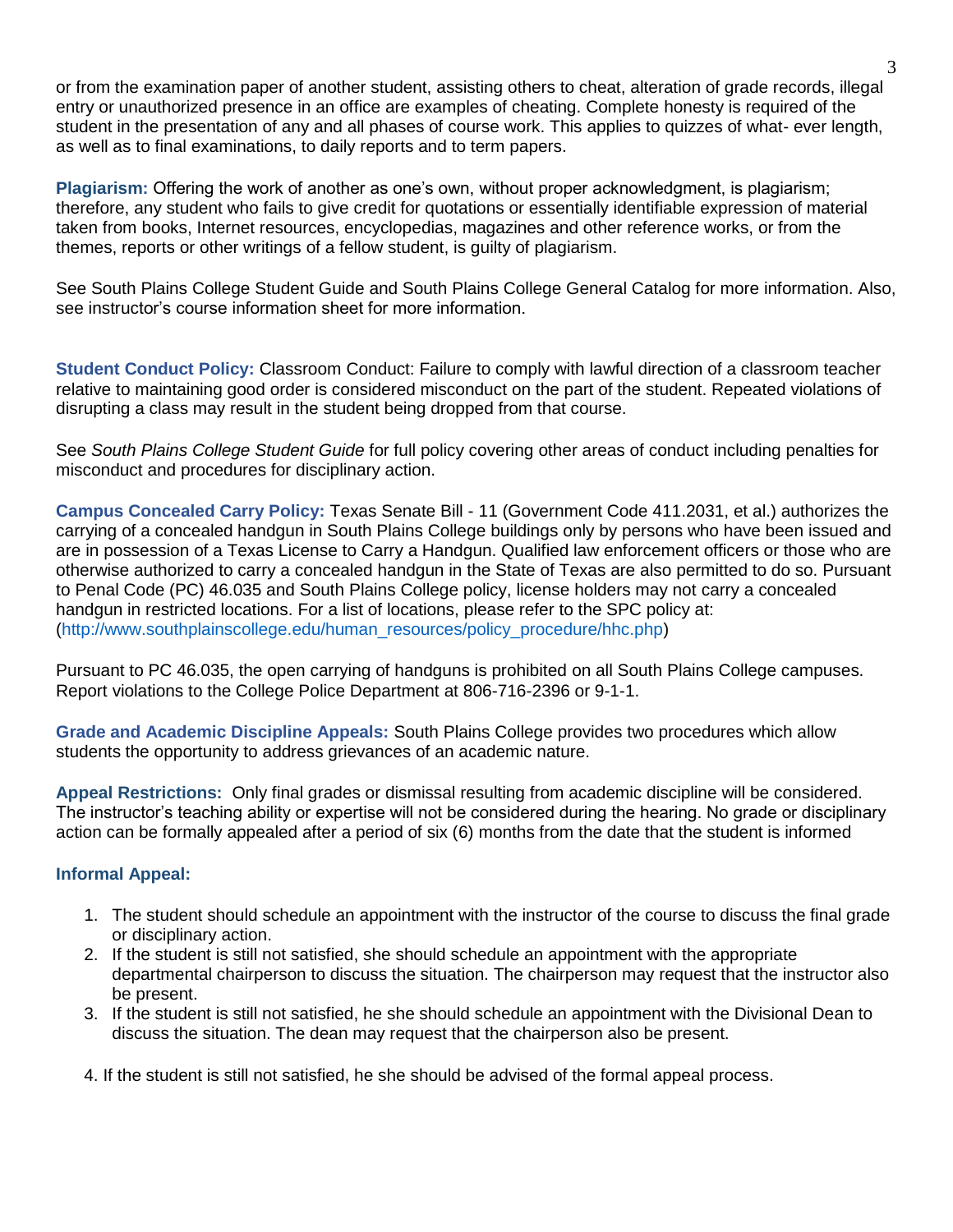#### **Formal Appeal:**

- 1. If the student is not satisfied with the results of the informal appeal, s/he should provide the following information, in writing, to the Vice President for Academic Affairs:
- 2. A request for a formal appeals hearing.
- 3. A brief statement of what is being appealed.
- 4. The basis for the appeal.
- 5. Pertinent facts relating to the appeal.

The agenda of the appeals hearing will include only those factors documented in the student's appeal request letter. The Vice President for Academic Affairs will determine the date, time and place of the hearing, and notify the student accordingly.

The Hearing Composition of the appeals committee:

- Vice President for Academic Affairs will preside over the hearing.
- Faculty member of the student's choice.
- • Faculty member and student selected by the Vice President for Academic Affairs.
- President of Student Government Association.
- Dean of Students.
- Other persons who should be available at the hearing:
- • The student who requested the hearing.
- The faculty member involved.
- • Anyone the student or faculty member wishes to be present to substantiate the case.
- • Chairperson and Divisional Dean.

#### **Hearing procedure:**

The committee will hear the student's appeal during which the parties to the controversy and such representatives as desired will present all facts relating to the case. By majority vote, the committee will decide to sustain, amend or reverse the previous decision.

The decision of the committee is final and completes the academic appeals procedure. See South Plains College Student Guide for more information. **Non-Discrimination Policy:** 

South Plains College does not discriminate on the basis of race, color, religion (creed), gender, gender expression, marital status, sexual orientation, military status, national origin, sex, disability or age in its programs and activities. All SPC courses meet federal regulations under Title II of the ADA, Sections 504 of the Rehabilitation Act of 1973. The following person has been designated to handle inquiries regarding the non-discrimination policies: Vice President for Student Affairs, South Plains College - 1401 College Avenue, Box 5, Levelland, TX 79336, 806716-2360.

#### **Equal Rights Policy:**

All students are entitled to equal rights under the affirmative action and equal opportunity laws. Students are also protected against unjust or biased academic evaluation, but at the same time, they are responsible for maintaining standards of academic performance established for each course in which they are enrolled. See South Plains College Student Guide.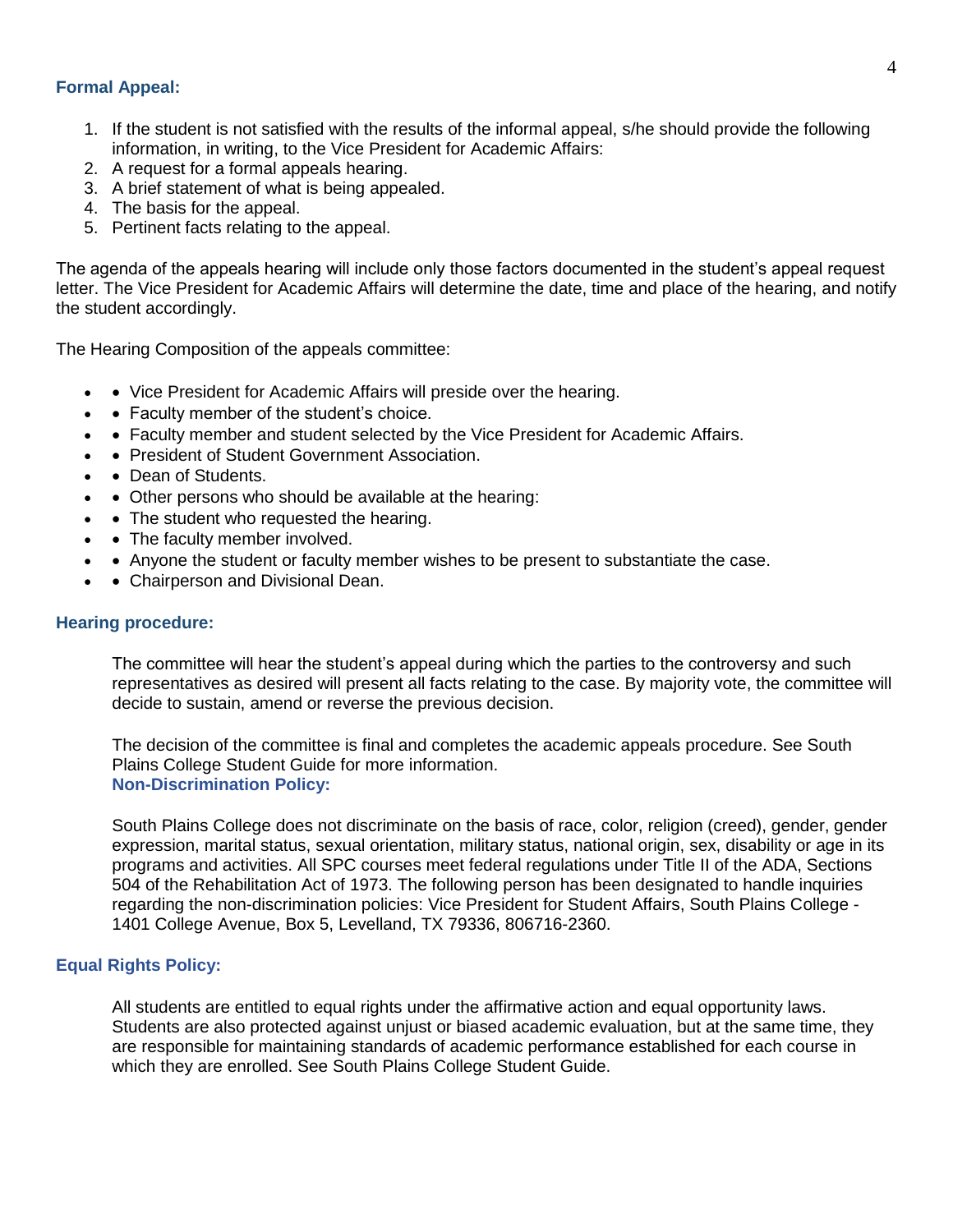#### **Student Learning Outcomes/Competencies:**

Upon successful completion of this course, students will:

1. Describe how the sociological imagination can be used to explain the emergence and implications of contemporary social problems.

- 2. Explain the nature of social problems from at least one sociological perspective, e.g., critical, functional, interpretive, etc.
- 3. Identify multidimensional aspects of social problems including the global, political, economic, and cultural dimensions of social problems.
- 4. Discuss how solutions to social problems are often contentious due to diverse values in society.
- 5. Describe how the proposed solutions to a social problem, including social policies, may bring rise to other social problems.

#### **Core Objectives:**

- • **Communication skills** to include effective written, oral and visual communication.
- • **Critical thinking skills** to include creative thinking, innovation, inquiry and analysis, evaluation and synthesis of information.
- • **Empirical and Quantitative skills** to include the ability to apply, analyze, and draw conclusions based on scientific and mathematical concepts.
- • **Social Responsibility** to include the demonstrated intercultural knowledge and competence, knowledge of civic responsibility, and the ability to engage effectively in regional, national, and global communities.
- Texas Coordinating Board Approval Number..................... 45.1101.52 25

### *Course Information Sheet*

*\_\_\_\_\_\_\_\_\_\_\_\_\_\_\_\_\_\_\_\_\_\_\_\_\_\_\_\_\_\_\_\_\_\_\_\_\_\_\_\_\_\_\_\_\_\_\_\_\_\_\_\_\_\_\_\_\_\_\_\_\_\_\_\_\_\_\_\_\_\_\_\_\_\_\_\_\_\_\_\_\_\_\_\_\_\_\_\_*

### *Soci 1306*

### *Social Problems*

#### **Instructor: Morgan Keener**

### **Spring 2022**

**Phone:** (806) 716-4320 (Plainview Campus)

**Office:** Plainview Campus: 101H

**Office hours:** Mon and Wed 1:00pm - 2:00pm; Tues, Thurs, and Fri 9:00am – 11:00am; will hold virtual office hours on an "as needed" basis or through appointment.

**E-mail:** [mkeener@southplainscollege.edu](mailto:mkeener@southplainscollege.edu)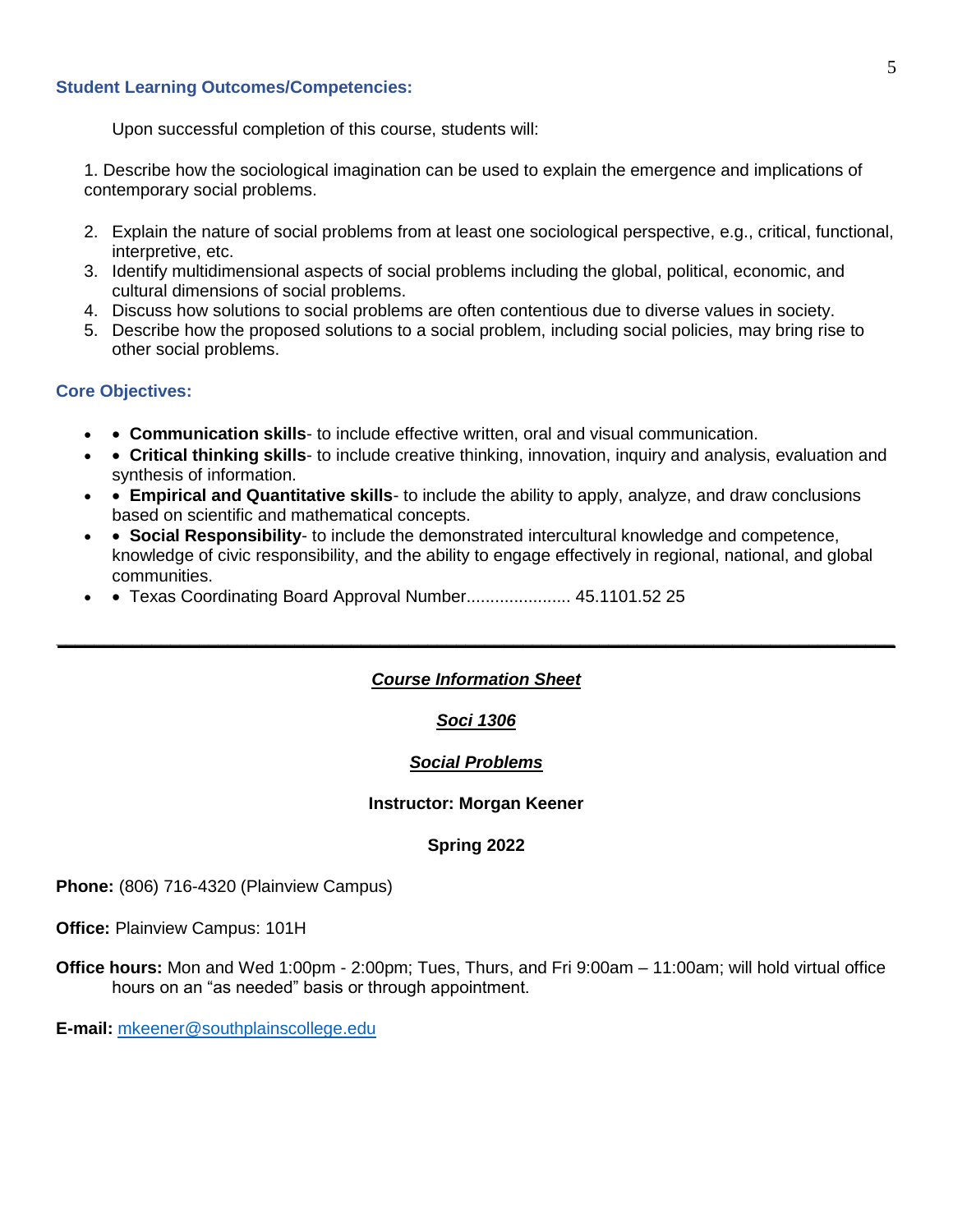**Textbook:** Mooney/Knox/Schacht - MindTap Sociology, Enhanced for Mooney/Knox/Schacht's Understanding Social Problems, **ISBN: 9781337570657 – this is included in your course already and has all the necessary access. No purchase is necessary. Below is a statement about the TexBook Program.**

**TexBook Program:** *This course is in the SPC TexBook program, so you do not need to purchase a textbook or access code for this course.*

- **What is TexBook?** The required textbook/digital content for this course is available to you in Blackboard from the first day of class. The fee for the textbook/digital content is the lowest price available from the publisher and bookstore and is included in your tuition/fee payment.
- **How do I access my TexBook?** Your course material is in your Blackboard course from the first day of class. Access to your course material is provided either by RedShelf or other links inside your Blackboard course. RedShelf (and many publisher's) ebook features include the ability to hear the text read aloud, highlight, take notes, create flash cards, see word definitions, build study guides, print select pages, and download up to 20% of the book for offline access.
- **Help with TexBook issues and support:** check with your professor and/or contact <https://solve.redshelf.com/hc/en-us/requests/new>
- **Opting out of TexBook:** Participating in TexBook is not mandatory, and you can choose to opt-out. However; by opting-out you will lose access to the course *[textbook/digital content]* and competitive pricing, and you will need to purchase the required course material on your own. If you drop the class or opt-out before the opt-out deadline, the TexBook charge will be automatically refunded to your SPC account. The opt-out deadline for Fall and Spring is the twelfth class day. The opt-out deadline for shorter terms varies between the second and third class day. *\*Please consult with your professor before deciding to opt-out.*

If you still feel that you should purchase the course textbook/materials on your own, send an **opt-out email** to **tfewell4texasbookcompany@gmail.com**. Include your first name, last name, student ID number, and the course you are opting out of. Once you have been opted-out, you will receive a confirmation email. If you need assistance with the process, contact the SPC Bookstore:

**Email**: tfewell@texasbook.com / **Phone**: 806-716-2399 **Email**: agamble@texasbook.com / **Phone**: 806-716-4610

### **How this Course is conducted:**

This course is conducted completely online. We do NOT meet face to face in a traditional classroom setting. It is your responsibility to have the necessary equipment (internet, computer, Word, etc.) for this participating in this course

# **Logging into Blackboard:**

To access your course, go to<https://southplainscollege.blackboard.com/> or go to the SPC Homepage and click on the "Login to" link in the top right-hand portion of the page and then click on the Blackboard link on the pulldown or you can type or copy the address into the address window of your computer. I recommend that you bookmark Blackboard on your computer for quick access. You can also log into MySPC and there is a Blackboard link there. Once you reach the site you will click "Log In". The log-in screen will come up asking for your user name and password. Simply follow the instructions on the screen.

# **OTHER INFORMATION concerning Blackboard:**

**Open Computer Lab**: There is an Open Computer Lab located on the Levelland campus in the Technology Center. It is available to all students, with priority given to those students enrolled in computer classes. Computers are also available on the Reese Center, Lubbock, and Plainview campuses. Check with libraries and labs for hours.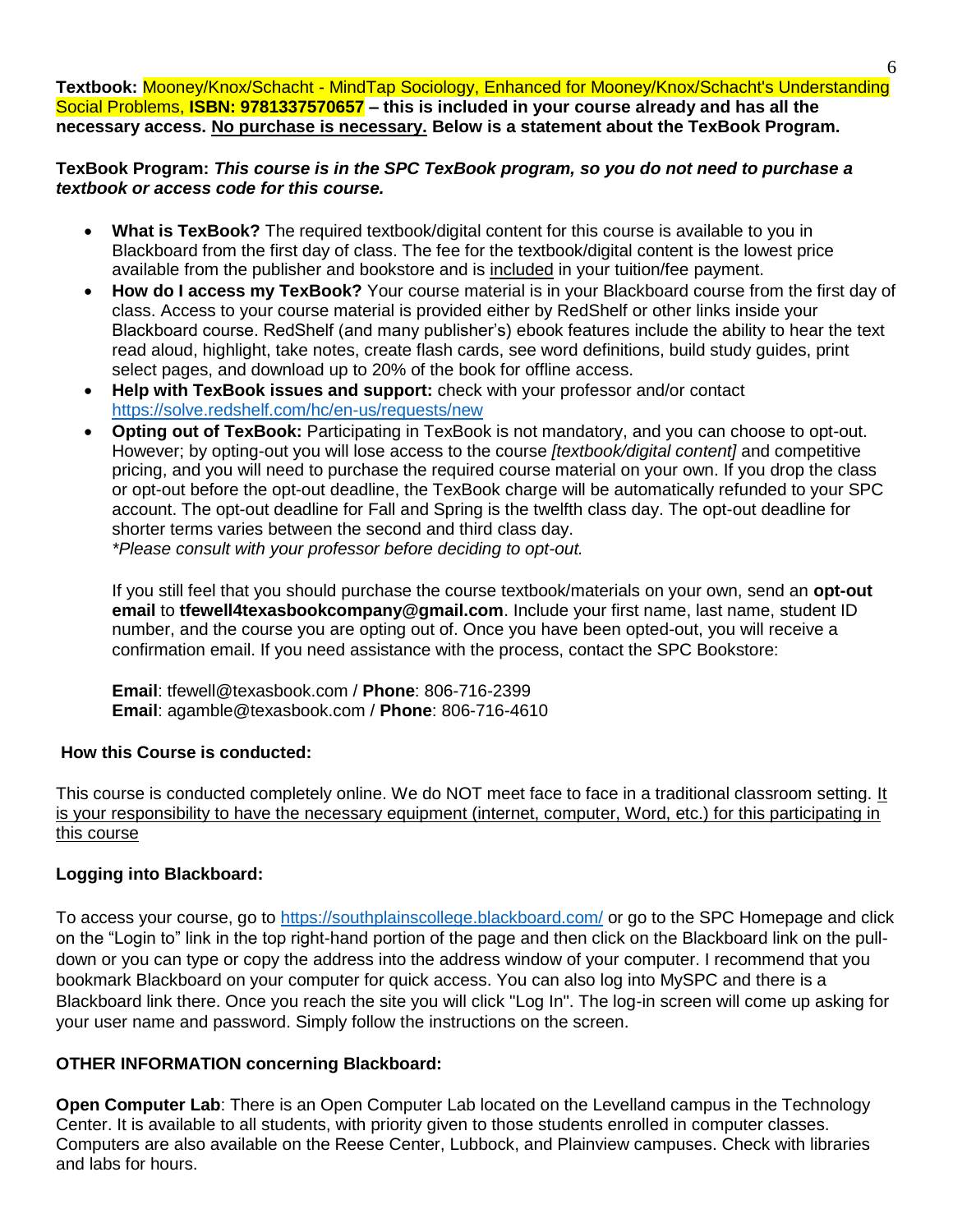**Technical Problems/Support:** If you are having computer problems, you have to let me know. I will try to help you in any way that I can. Please remember that it is your responsibility to have a backup plan if your computer goes down. Please have this plan in place now and do not wait until it is a crisis situation. If you lose your course work due to bad flash drives, Internet service down, computer crash, or your dog ate your homework, there is nothing I can do about it. **THIS IS YOUR WARNING TO HAVE A BACKUP PLAN IN PLACE.** 

- **IMPORTANT:** Most tech issues are related to failure to update java, using the incorrect internet browser (try use Google Chrome or Firefox instead of Internet Explorer), and/or not deleting browsing history files daily. Most issues are related to computer issues, not Blackboard. Please note that this instructor does NOT recommend use of any handheld devices for taking this course. Cellphones are wonderful but not for course work done on the Internet.
- Reminder **bookmark** the Blackboard login page on your computer.

**SPC Technical Support Contact:** Call (806) 716-2180 or email at [Blackboard@southplainscollege.edu](mailto:webct@southplainscollege.edu) for student technical support. I am your course work support contact. Only call or e-mail technical support with questions about Blackboard or computer functioning. There is Technical Support information in the Start Here area of your Blackboard course. It contains links to Student Tutorials and the Student Orientation Course for Blackboard. Contact me for any course content information.

## **PLEASE DO NOT WAIT UNTIL THE LAST MINUTE TO TURN COURSE WORK IN OR YOU MAY HAVE PROBLEMS!** Remember the saying "**TECHNOLOGY HAPPENS**"!

**Anti-virus Software**: Please make sure that your computer has an up-to-date antivirus software program installed.

**Academic Integrity:** In addition to the policy in the Common Course Syllabus, it should be understood that students found guilty of cheating or plagiarism will earn a zero on the work in question for the first offense and will be dropped from the course with an 'F' should a second offense occur. Any amount of dishonesty is subject to these consequences, whether a lot or a little; this can include but is not limited to one copied sentence of a written assignment, a missing citation, an entire paper copied from someone/somewhere else, one plagiarized post on a discussion board, one copied exam item, looking at the scantron of another student during an exam or an exam or other coursework completed by someone other than yourself. You have also committed academic dishonesty when sharing course content/items/answers. This includes sharing course content with classmates or future students as well as sharing course content on websites such as Quizlet, Course Hero, or similar "study applications." For further information and examples please see the Catalog, Student Guide, or refer to [www.plagiarism.org](http://www.plagiarism.org/)

There is an APA Citation tutorial in the Applying the Sociological Imagination Essay section of your Blackboard course.

**Smoke free environment:** The following is the SPC policy on tobacco use.

South Plains College prohibits the use of any tobacco product, electronic cigarette, or vapor device throughout all indoor areas and within a 25-foot perimeter around all facility entrances, exits and HVAC air intake vents under the control of SPC, including sporting facilities and SPC vehicles. Included in this ban are tobacco products of all types (including, but not limited to, cigarettes, cigars, pipes, chewing tobacco, snuff and all other kinds and forms of tobacco prepared in such a manner to be suitable for spit tobacco use, smoking, or both). *This ban also includes herbal tobacco products and simulated tobacco products that imitate or mimic tobacco products such as e-cigarettes, vapor cigarettes, pipes or other types of inhalation devices.*

**Attendance Policy:** The following is in addition to the Common Course Syllabus:

Since this course is a virtual classroom, attendance will be taken according to the following:

• Participating in class discussions by posting to the discussion board before the due dates.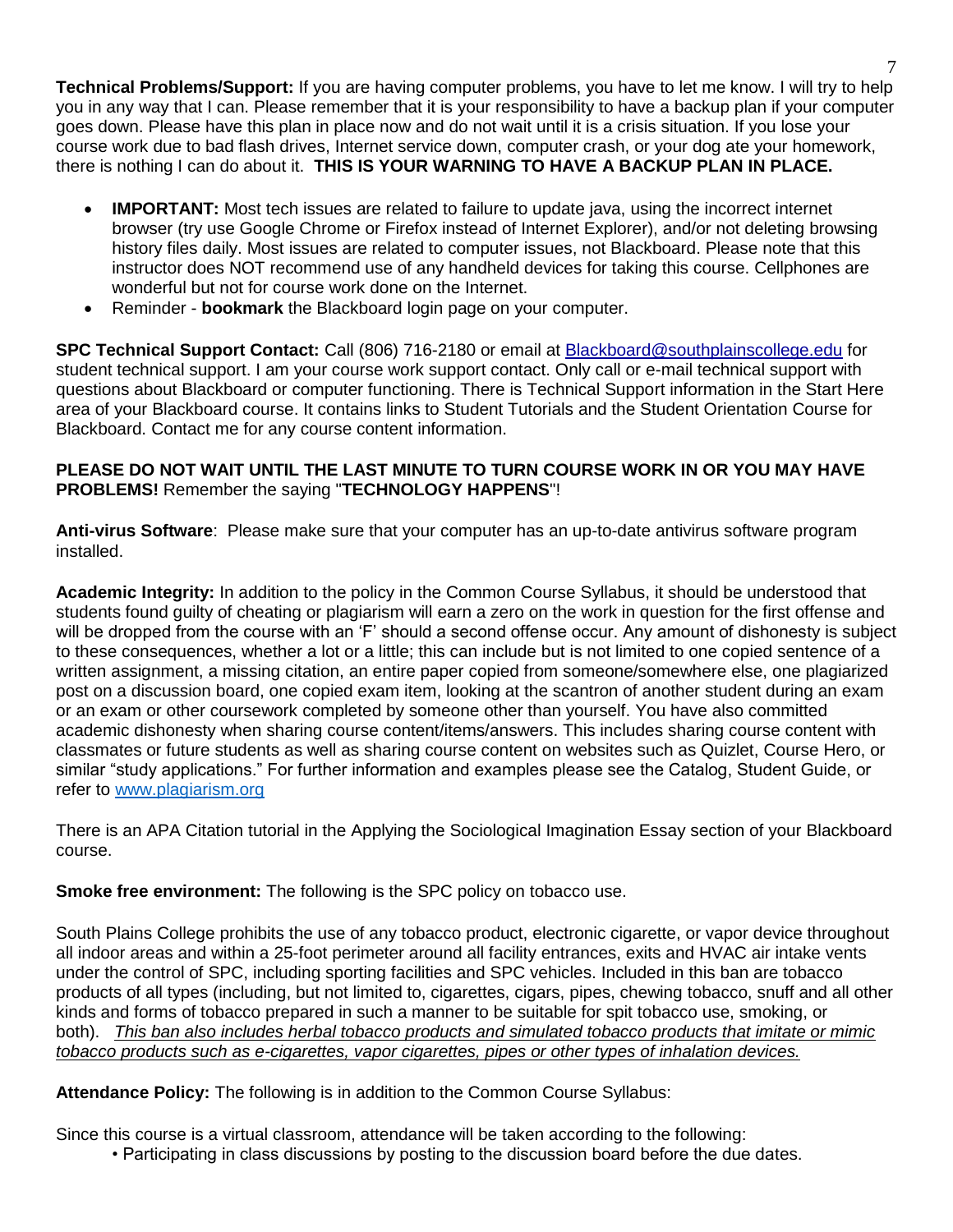• Submitting assignments before due dates.

Note: Simply logging into the course or logging into the course and sending an e-mail is NOT considered attendance for this course. You MUST participate in the course by submitting work during any given week to be considered "in attendance".

In addition to the catalog policy on of the General Catalog, roll will be taken at each class session and a record of attendance maintained. **A student may be dropped from the course with an X or an F, if they miss a minimum of 3 weeks of class/BB assignments with no communication and/or is earning an F.** If absences occur after the final drop date you will not be dropped and will receive the grade you have earned. Roll will be taken every class period beginning the first day of class and will be used to document attendance.

Tardiness or leaving class early**: If you are tardy two times or if you leave class early two times that will equal one absence or a combination of the two** (one tardy and one leaving early equals one absence)**.** Being late or leaving early is very disruptive so allow enough time in your schedule to arrive a few minutes early to class and remain until class is dismissed. If you do arrive late, quietly take a seat closest to the entrance. In addition, it is YOUR responsibility to see the instructor to have your attendance noted on the roll sheet or you will be counted absent. This is IMPORTANT!

If you are experiencing any of the following symptoms please do not attend class and either seek medical attention or get tested for COVID-19.

- Cough, shortness of breath, difficulty breathing
- Fever or chills
- Muscles or body aches
- Vomiting or diarrhea
- New loss of taste and smell

Please also notify DeEtte Edens, BSN, RN, Associate Director of Health & Wellness, at [dedens@southplainscollege.edu](mailto:dedens@southplainscollege.edu) or 806-716-2376.

**Technical help with Blackboard and Student Support Services:** Links are provided on your Blackboard Home page under Start Here for Course Requirements.

#### **Diversity**

In this class, the instructor will establish and support an environment that values and nurtures individual and group differences and encourages engagement and interaction. Understanding and respecting multiple experiences and perspectives will serve to challenge and stimulate all of us to learn about others, about the larger world, and about ourselves. By promoting diversity and intellectual exchange, we will not only mirror society as it is, but also model society as it should and can be.

It is the policy of South Plains College to offer all educational and employment opportunities without regard to race, color, national origin, religion, gender, disability or age. In addition, this instructor will not tolerate remarks or gestures that can be construed to be sexist, racist, heterosexist or in any way disparaging to another person. Students who exhibit such behavior will be dropped from the class with a semester grade of "F" regardless of race, ethnicity, sex, religion, or sexual orientation.

### *COURSE POLICY AND REQUIREMENTS*

This is what you need to do to *earn* your grade: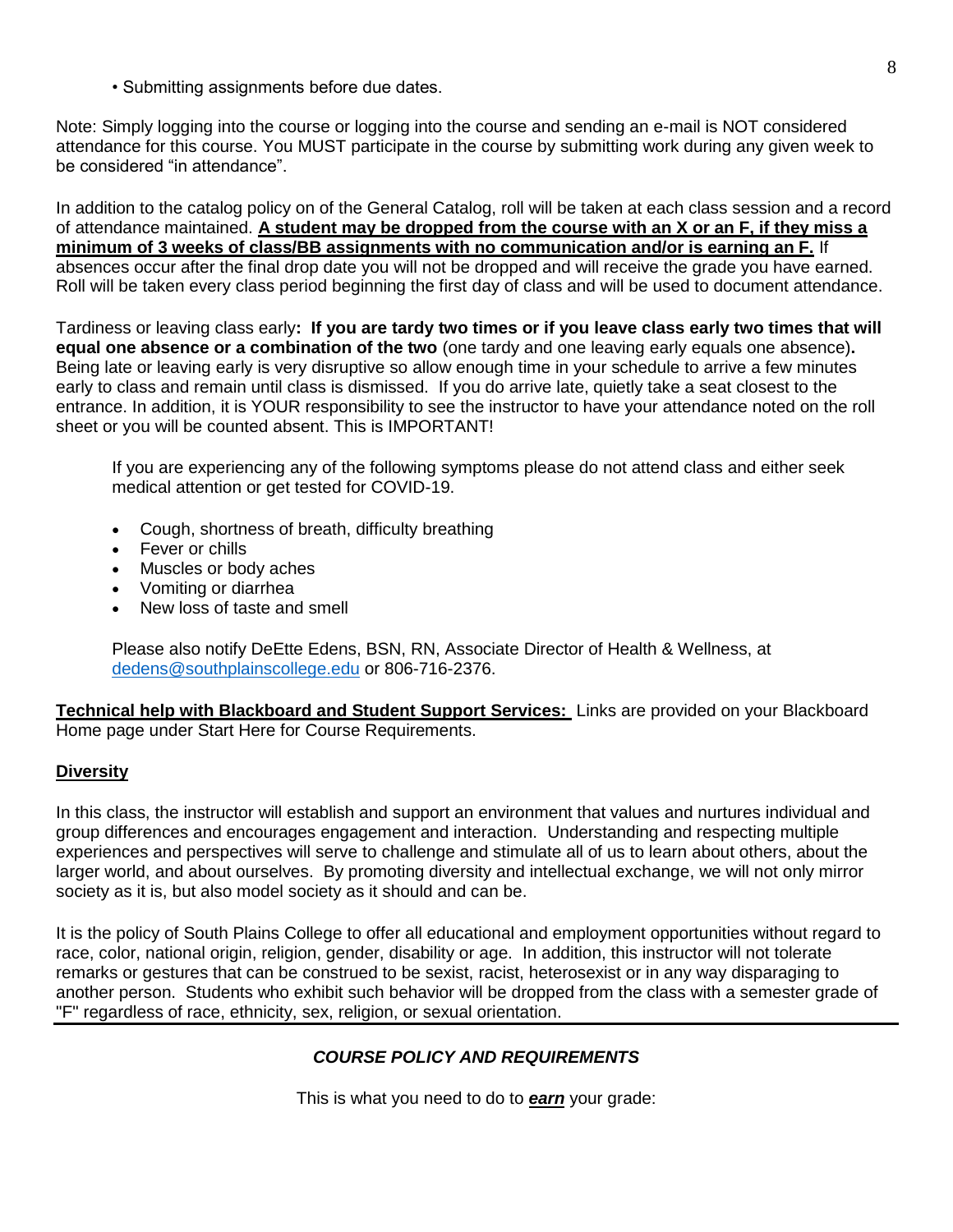**Course Work:** You are required to come to class prepared to learn. This includes reading the textbook material that is to be covered in class before coming to class, completing the Mind Tap assignments prior to the deadlines, come with an open mind, and be alert and ready to learn and participate in the classroom.

Your course work will include an introduction module, 12 Mind Tap assignments, 12 "confronting social problems" activities, 12 chapter quizzes, a written essay, and a final exam. Weekly course work will be based around a Chapter Module that will consist of a Mind tap assignment, a Confronting Social Problems activity, and a chapter quiz – there are 12 modules in total.

All course work will be submitted through Blackboard.

**Exam:** The final exam will be comprehensive. To avoid scheduling problems the following exam dates are "set in stone" therefore do not schedule conflicts. Exam will be given online using Respondus Lockdown Browser (see Blackboard for more information).

**Introduction module**: Course agreement, Syllabus quiz, and Introduction discussion with 2 replies. See the calendar in Blackboard and/or at the end of this syllabus for the deadline. Late work is not accepted in this course.

**MindTap Assignments:** There are 12 Mind Tap Assignments set up in Blackboard and under the Cengage we address for each chapter of the textbook that will be covered in the course. You are to complete the assignments to earn this portion of your grade. See the calendar in Blackboard and/or at the end of this syllabus for the deadline. Late work is not accepted in this course.

**Confronting Social Issues Activities:** short chapter related assignments that help you dive deeper into the material. More details on Blackboard.

**Chapter Quizzes:** short chapter quizzes to help retain information

**Written Essay:** instructions are outlined in detail on Blackboard

#### **Break down of points for the course:**

Introduction module = 20 points 12 Mindtap assignments @ 25 points each = 300 points 12 Social Activities @ 30 pts each = 360 points 12 Chapter Quizzes @ 10 pts each = 120 points Written  $Essav = 100$  points Final Exam = 100 points

All grades will be posted in Blackboard under the My Grades link.

#### **Total Possible Points 1,000**

Grading scale:

 $A = 900 - 1000$  $B = 800 - 899.99$  $C = 700 - 799.99$  $D = 600 - 699.99$  $F = 0 - 599.99$ .

This scale is the typical: A = 90%-100%; B=80%-89.99%; C=70%-79.99%; D=60%-69.99%; and F=0%- 59.99%.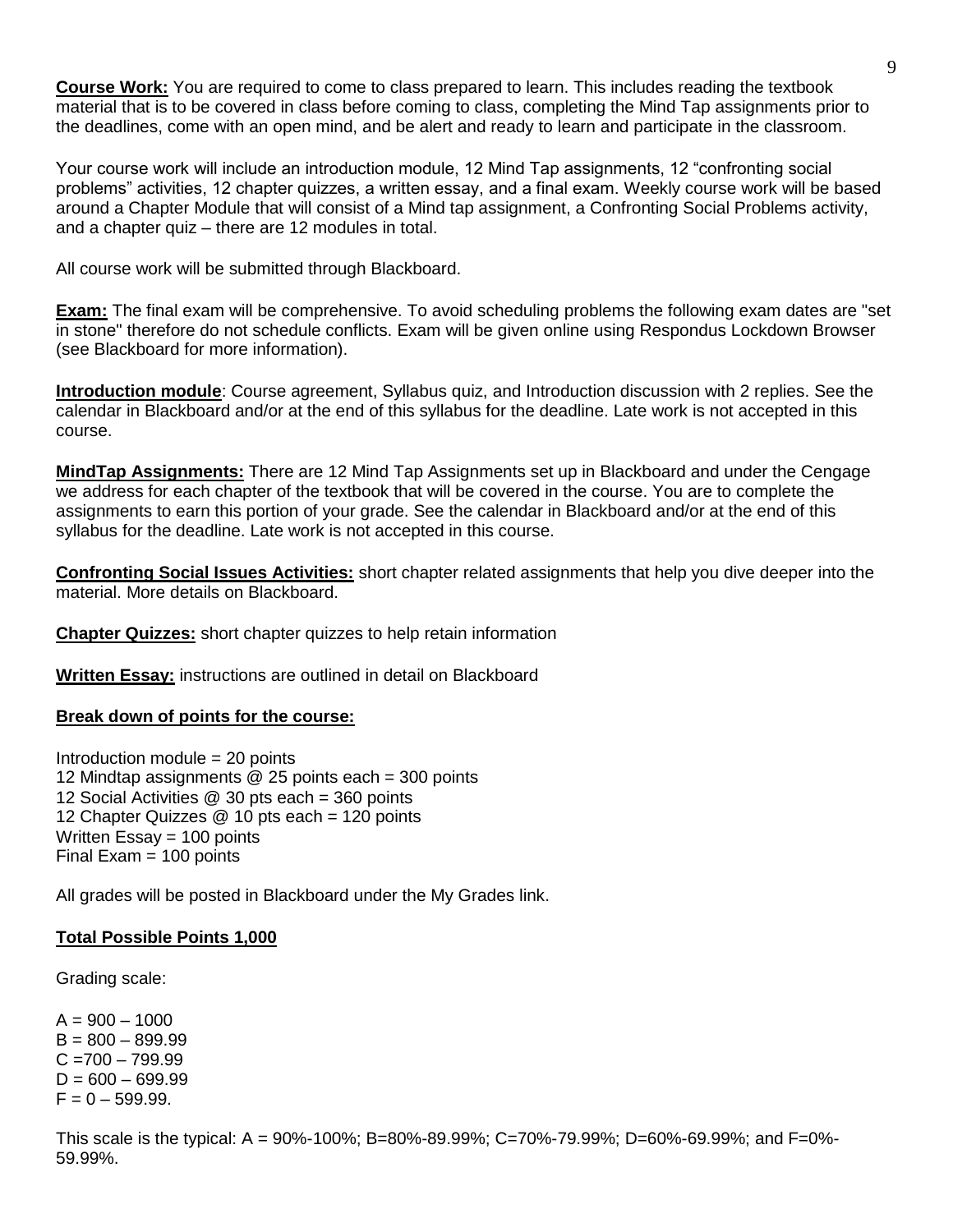If you have any questions about any of the course work or anything about the course material do not hesitate to speak to me during office hours, before/during/after class, or via Blackboard e-mail.

**Extra credit opportunities** will be made available during the semester. I recommend that you take advantage of those opportunities as they become available as I will not make extra credit available on individual request.

| <b>Course Calendar</b>                                |
|-------------------------------------------------------|
| Spring 2022                                           |
| All assignments modules are due on Sundays by 11:59pm |

| <b>Date</b>        | Day of the Week | <b>Course Work</b>             |
|--------------------|-----------------|--------------------------------|
| Jan 18th           | Monday          | Classes begin                  |
|                    |                 |                                |
| Jan 23rd           | Sunday          | <b>Introduction Module</b>     |
|                    |                 |                                |
| Jan 30th           | Sunday          | Chapter 1 Module               |
|                    |                 |                                |
| Feb 6th            | Sunday          | Chapter 2 Module               |
|                    |                 |                                |
| Feb 13th           | Sunday          | Chapter 4 Module               |
|                    |                 |                                |
| Feb 20th           | Sunday          | Chapter 5 Module               |
|                    |                 |                                |
| Feb 27th           | Sunday          | Chapter 6 Module               |
|                    |                 |                                |
| Mar <sub>6th</sub> | Sunday          | Chapter 8 Module               |
|                    |                 |                                |
| Mar 13th           | Sunday          | Chapter 9 Module               |
|                    |                 | <b>Written Essay Topic Due</b> |
| Mar $14th$ –       | Monday - Friday | <b>Spring Break</b>            |
| Mar 19th           |                 |                                |
|                    |                 |                                |
| Mar 27th           | Sunday          | Chapter 10 Module              |
|                    |                 |                                |
| Apr 3rd            | Sunday          | Chapter 11 Module              |
| Apr 10th           | Sunday          | Chapter 12 Module              |
|                    |                 |                                |